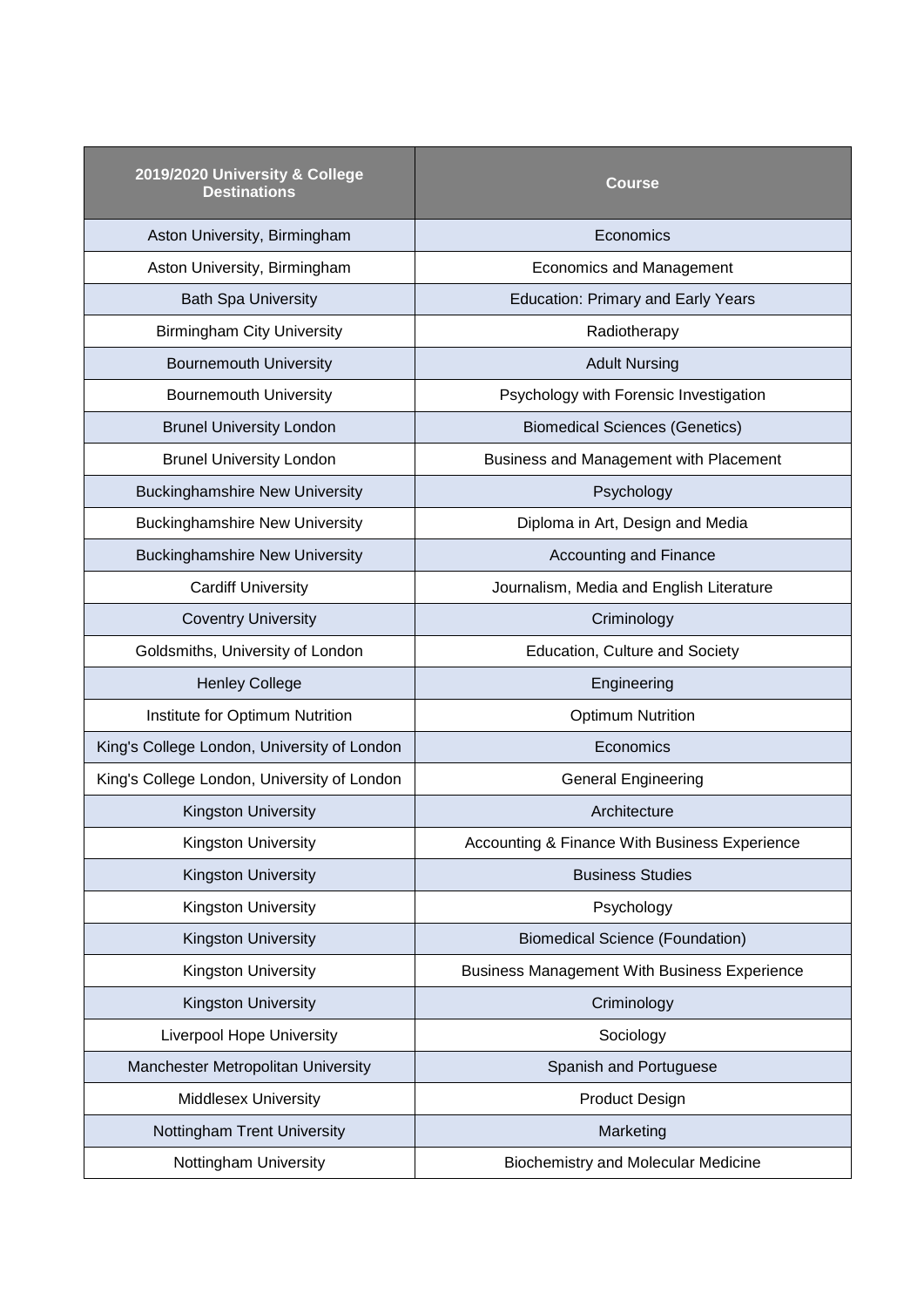| <b>Oxford Brookes University</b>     | Sociology                                            |
|--------------------------------------|------------------------------------------------------|
| <b>Oxford Brookes University</b>     | Paramedic Science                                    |
| <b>Oxford Brookes University</b>     | Law                                                  |
| Plymouth College of Art              | Animation                                            |
| Royal Holloway, University of London | <b>Economics and Mathematics</b>                     |
| Royal Holloway, University of London | Law                                                  |
| Royal Holloway, University of London | Management with International Business               |
| Royal Holloway, University of London | Nursing                                              |
| Royal Holloway, University of London | Psychology, Clinical and Cognitive Neuroscience      |
| Royal Holloway, University of London | Politics and International Relations                 |
| Royal Holloway, University of London | Economics and Management with a Year in Business     |
| Royal Holloway, University of London | English Literature and History                       |
| <b>SOAS University of London</b>     | Law                                                  |
| Solent University (Southampton)      | Criminology                                          |
| Swansea University                   | Geography                                            |
| The Jackie Palmer Academy            | Performing Arts                                      |
| University College London            | <b>History</b>                                       |
| University of Bath                   | Accounting and Finance (with professional placement) |
| University of Bath                   | <b>Biomedical Sciences</b>                           |
| University of Birmingham             | Archaeology and Ancient History                      |
| University of Birmingham             | English                                              |
| University of Birmingham             | Medicine (5 years)                                   |
| University of Birmingham             | International Business (4 years)                     |
| University of Exeter                 | History                                              |
| University of Exeter                 | Economics                                            |
| University of Exeter                 | History                                              |
| University of Kent                   | Criminology                                          |
| University of Leicester              | Economics and Accounting                             |
| University of Leicester              | Law with Criminology                                 |
| University of Leicester              | <b>Economics and Business</b>                        |
| University of Liverpool              | <b>Music/Popular Music</b>                           |
| University of Liverpool              | Medicine                                             |
| University of Nottingham             | Management with a Placement Year                     |